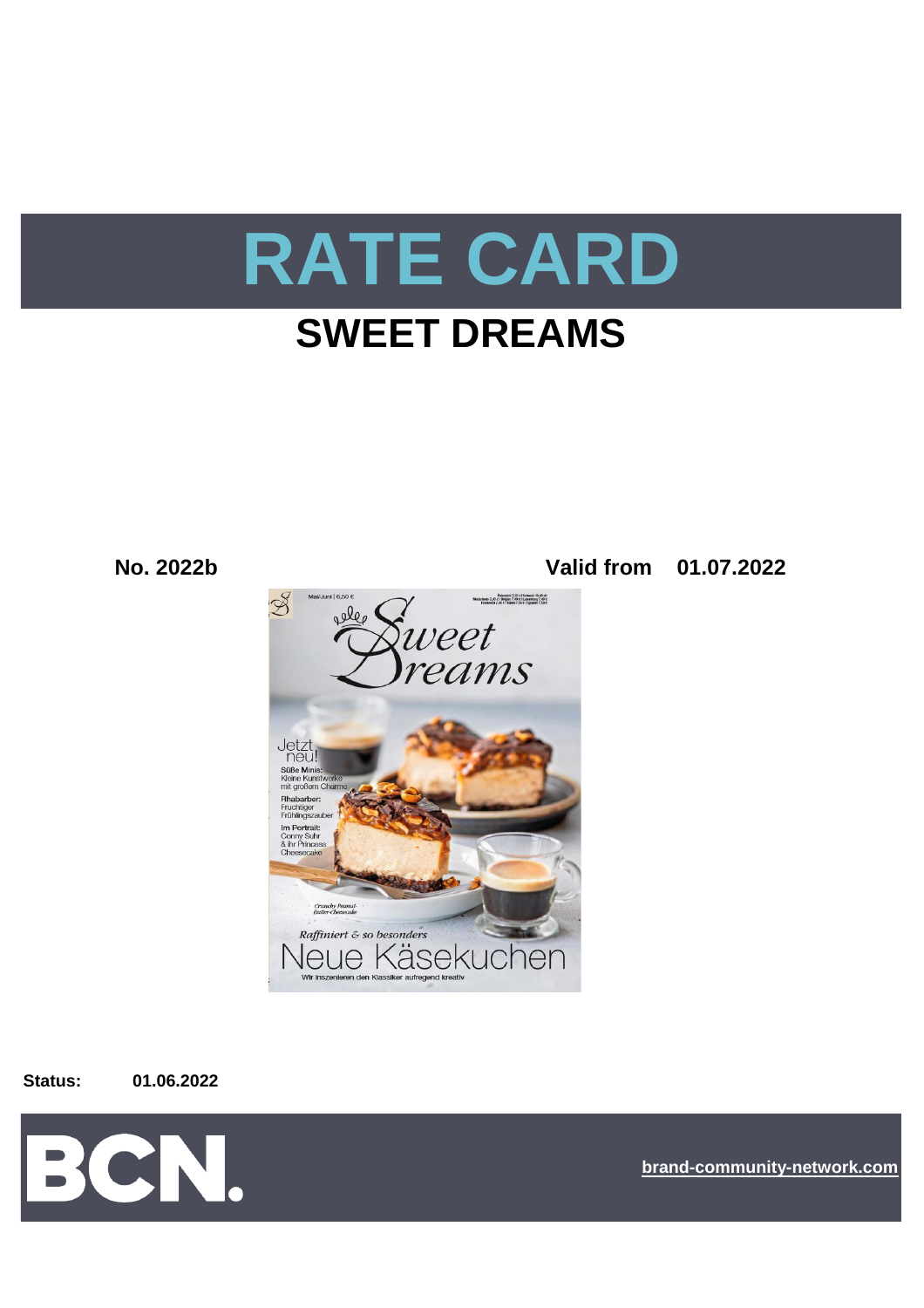

# **PUBLISHER'S DATA**

M.I.G. Medien Innovation GmbH Commerzbank AG D-77652 Offenburg BIC: DRES DEFF 680

P +49 89 9250 2902 [regine.runte@burda.com](mailto:regine.runte@burda.com) **Terms of payment:**

# **Print Management/Placement**

Christoph Claus AdTech Factory GmbH Hauptstraße 127 D-77652 Offenburg T +49 781 84 2866 christoph.claus@adtechfactory.com

# **Ad Management/Order Management**

Hauptstraße 127 D-77652 Offenburg P +49 781 84 2708

# **Frequency of publication Technical data:**

**& on sale date** 6 x yearly, Wednesday (subject to change)

Offenburg, PZN 500881

# **Publisher Bank accounts: Bank accounts:**

Hubert-Burda-Platz 1 IBAN: DE54 6808 0030 0723 4120 00 UniCredit Bank AG **Brand Director IBAN: DE19 7002 0270 0015 0249 05** Regine Runte **BIC: HYVEDEMMXXX** 

Invoices are due in net 30 days after the invoice date. The publisher guarantees a 2 per cent discount for advance payments, provided that the invoice amount is submitted on the publication date of the issue in which the advertisement is published at the latest and no older invoices are outstanding. In the event that the payment target is exceeded, default interest pursuant to Clause 11 of the Terms and Conditions of 5 per cent is calculated based on the respective base rate pursuant to Section 1 (1) of the German Discount Rate Transition Law (Diskontsatz-Überleitungs-Gesetz– DÜG). All prices are net prices. The statutory value-added tax is added. Direct debit is possible.

# AdTech Factory GmbH **Terms and conditions:**

All ad orders are exclusively carried out pursuant to the General Terms and Conditions. These have to be requested directly from BCN or can be viewed online at:

[orders@adtechfactory.com](mailto:orders@adtechfactory.com) [brand-community-network.com/terms-conditions](https://bcn.burda.com/terms-conditions)

For current and binding technical data, log onto duon-portal.de. Also available as PDF download.

[duon-portal.de/](https://duon-portal.de/)

# **Place of publication Delivery of printer's copy:**

Please upload all copies electronically to duon-portal.de. For support please e-mail support@duon-portal.de or call +49 40 37 41 17 50.

# **General legal notice:**

The warranty claims specified in the publishers' general terms and conditions apply only when the certified technical requirements and standards published on the DUON portal have been fulfilled as well as the delivery has been carried out via the DUON portal. This also holds when data are provided without proof.

# **Online advertisement booking:**

The current, binding technical advertisement bookings can also be sent via the online booking system:

## [obs-portal.de/](https://www.obs-portal.de/)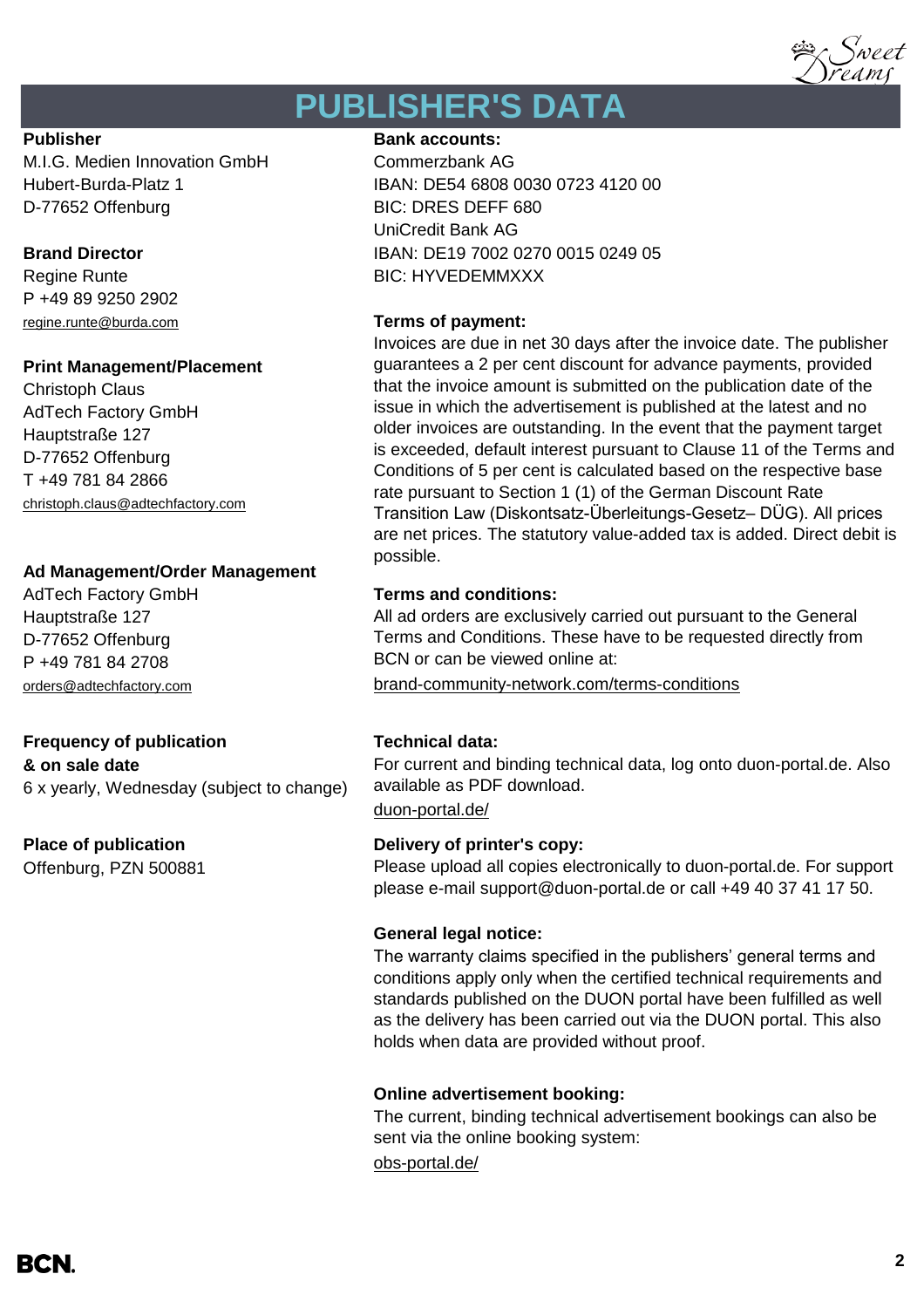

# **FORMATS & RATES**

| Format              | <b>Placement</b> | <b>Bleed format*</b> | Rate                  |
|---------------------|------------------|----------------------|-----------------------|
| $2/1$ page          | Standard         | 400 x 280            | 22,800 €              |
| $1/1$ page          | Standard         | 200 x 280            | 11,400 €              |
| 1/2 page vertical   | Standard         | 96 x 280             | 7,400 €               |
| 1/2 page horizontal | Standard         | 200 x 136            | 7,400 €               |
| 1/3 page vertical   | Standard         | 62 x 280             | 5,500 €               |
| 1/3 page horizontal | Standard         | $200 \times 89$      | 5,500 €               |
| 1/4 page horizontal | Standard         | $200 \times 66$      | 4,600 €               |
|                     |                  |                      | *width x height in mm |

## **Ad combinations:**

The reduced combination special price for the combination of advertisements is based on comparison of separate advertisement bookings. To this end, the advertisements of an advertiser with an identical product/creation in the same format must appear in all magazines in parallel issues.

# **Advertorials:**

[brand-community-network.com/advertisin](https://bcn.burda.com/advertisingsolutions/print/native-ads)gsolutions/print/native-ads Formats and prices for advertorials created by the editorial team on request. For more information, please visit

# **Consecutive Ads:**

Surcharge on two or more adverts on consecutive partial-page ads: 5%

## **Fixed placements:**

Agreed fixed placements (e.g. first for a business line, commodity group, etc.) entitle the publisher to bill a

**Type area format:** On request.

**Digital rate card:** Please find the digital rate card here: [brand-community-network.de/advertisingsolutions/digital/prices](https://bcn.burda.com/advertisingsolutions/digital/prices)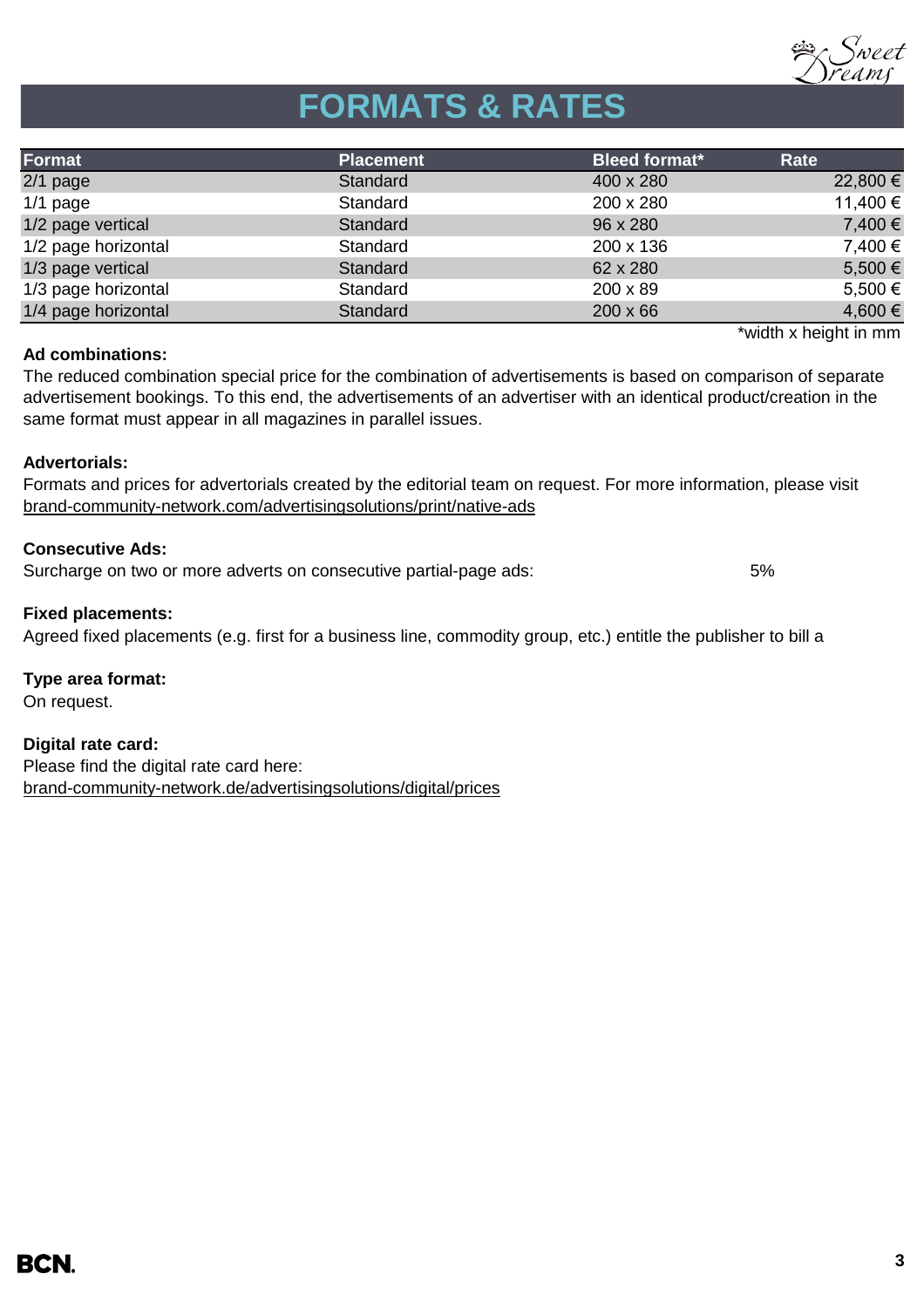

# **AD SPECIALS**

|                           | <b>Circulation excl.</b> | <b>Subscription</b> | Additional ad specials available on request.                                                    |  |
|---------------------------|--------------------------|---------------------|-------------------------------------------------------------------------------------------------|--|
| <b>Rates per thousand</b> | subscriptions*           | circulation         |                                                                                                 |  |
| <b>Bound inserts</b>      |                          |                     | Prices apply for the booking of at least the entire domestic print run.                         |  |
| up to 8 pages             | 120 €                    | 150€                |                                                                                                 |  |
| up to 12 pages            | 131€                     | 168€                | The publisher reserves the right to reschedule bookings with less                               |  |
| <b>Glued-on inserts</b>   |                          |                     | than domestic print run.                                                                        |  |
| Postcard up to 10 g       | 59€                      | 76€                 |                                                                                                 |  |
| Booklet up to 20 g        | 67€                      |                     | 105 € A minimum run of 50,000 copies applies for all ad specials.                               |  |
| Sample up to 20 g         | 72€                      | 88€                 |                                                                                                 |  |
| <b>Loose inserts</b>      |                          |                     | For exclusive use of subscriber circulation price on request.                                   |  |
| up to $20 g$              | 101 €                    | 137€                |                                                                                                 |  |
| up to $30 g$              | 115€                     | 143 €               | *Circulation excl. subscriptions is made up of the combined print                               |  |
| up to $40 g$              | 125€                     | 159€                | runs for the circulation segments newsstand, subscription circles,<br>inflight and other sales. |  |
| up to $50 g$              | 136€                     | 175€                |                                                                                                 |  |

### **All tariff ad specials are eligible for discount and count towards the annual agreement commitment.**

### **Calculation basis:**

The calculation basis is the planned circulation or IVW quarterly report upon order confirmation, exclusive of the respective e-paper copies.

### **Delivered quantity:**

The delivered quantity is based on the planned print run or IVW quarterly report valid at the date of the order confirmation, plus 2 % surplus. In order to react to circulation fluctuations at short notice, we recommend contacting our Print Management/Placement (see "Your Personal Contacts" page) one more time before production start.

### **Delivery address and**

Please find the delivery address and deadline on the respective order confirmation. An incoming goods inspection does not take place at the printing plant.

### **Conditions of delivery:**

Ad specials must be delivered in accordance with the guidelines of the Bundesverband für Druck und Medien (German Association of Print and Media), and be clearly marked with the name of the publication and issue. The material must be delivered, carriage paid, to the address where it will be processed.

### **date:**

See "special closing dates" on page "Schedule & Topics Print"; due to limited availability, we strongly recommend booking as early as possible.

### **Proviso:**

Should any processing problems arise, completion of the circulation takes priority over ad special processing.

### **AdSpecial Portal:**

Binding technical information on Ad Specials and information on deadlines, samples and delivery for the participating objects is available for download at adspecial-portal.de

**Glued-on inserts:** The basis is a 1/1 carrier advertisement.

### **Sample products:**

An additional postal fee applies to samples and objects over 2.5 mm thickness.

### **Samples:**

Samples must be presented by the closing date at the latest. For product samples 50 pieces are required up front. For all other ad specials a minimum of 5 samples are required. To be sent: AdTech Factory, Print Management, Hauptstraße 127, 77652 Offenburg, Germany.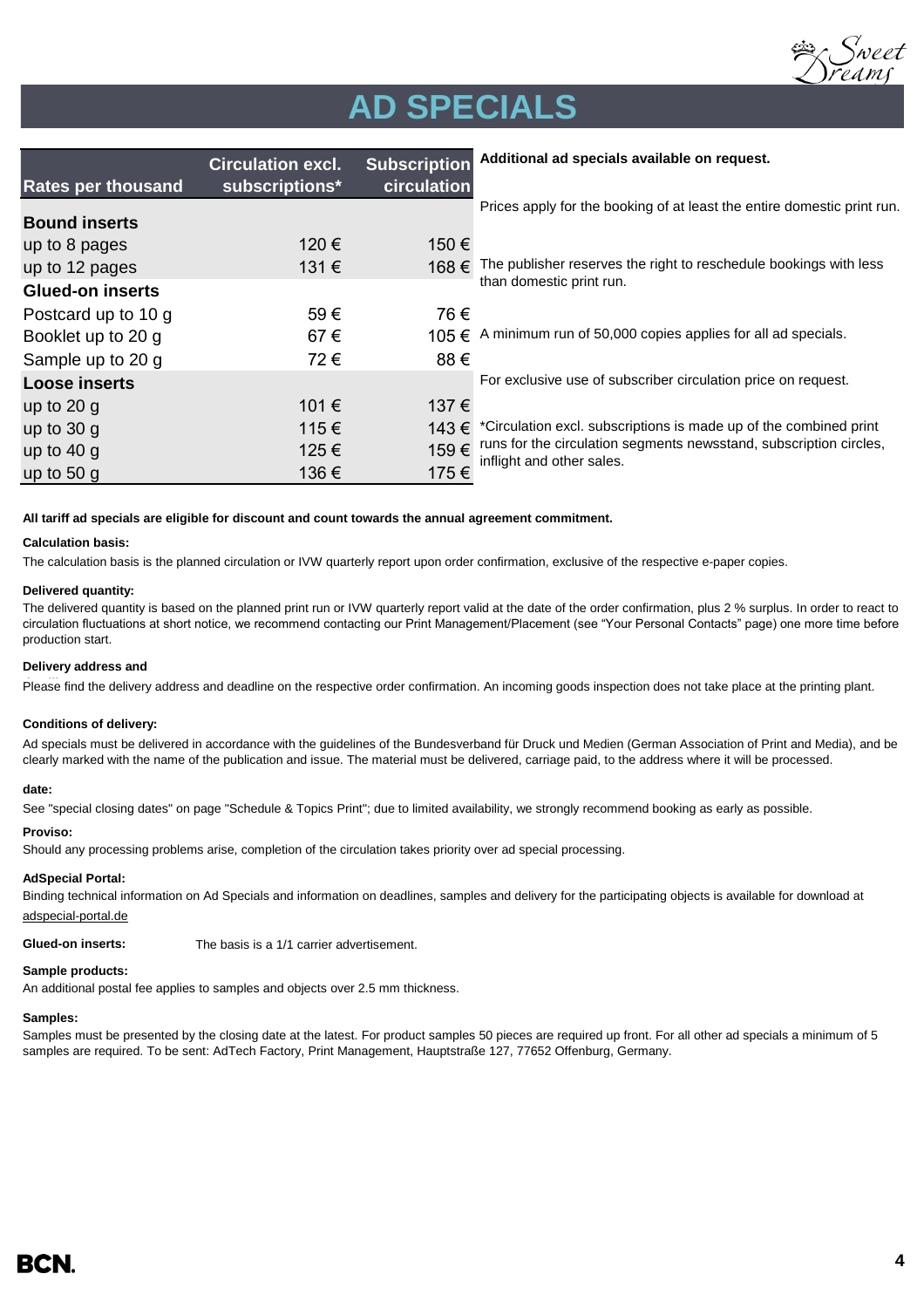

# **SCHEDULE**

| The BCN topic preview tool provides you with attractive themes or specials: |              |               | brand-community-network.com/topic-preview-tool |                                |  |
|-----------------------------------------------------------------------------|--------------|---------------|------------------------------------------------|--------------------------------|--|
| No.                                                                         | On sale date | Closing date* | Copy date**                                    | <b>Special closing date***</b> |  |
| 01/22                                                                       | 05.01.22     | 24.11.21      | 24.11.21                                       | 10.11.21                       |  |
| 02/22                                                                       | 02.03.22     | 19.01.22      | 19.01.22                                       | 04.01.22                       |  |
| 03/22                                                                       | 04.05.22     | 23.03.22      | 23.03.22                                       | 09.03.22                       |  |
| 04/22                                                                       | 06.07.22     | 25.05.22      | 25.05.22                                       | 11.05.22                       |  |
| 05/22                                                                       | 07.09.22     | 27.07.22      | 27.07.22                                       | 13.07.22                       |  |
| 06/22                                                                       | 09.11.22     | 28.09.22      | 28.09.22                                       | 14.09.22                       |  |

\* Closing & cancellation date

\*\* Delivery date for printer's copies

\*\*\* Closing & cancellation date for ad specials, special formats, special placements